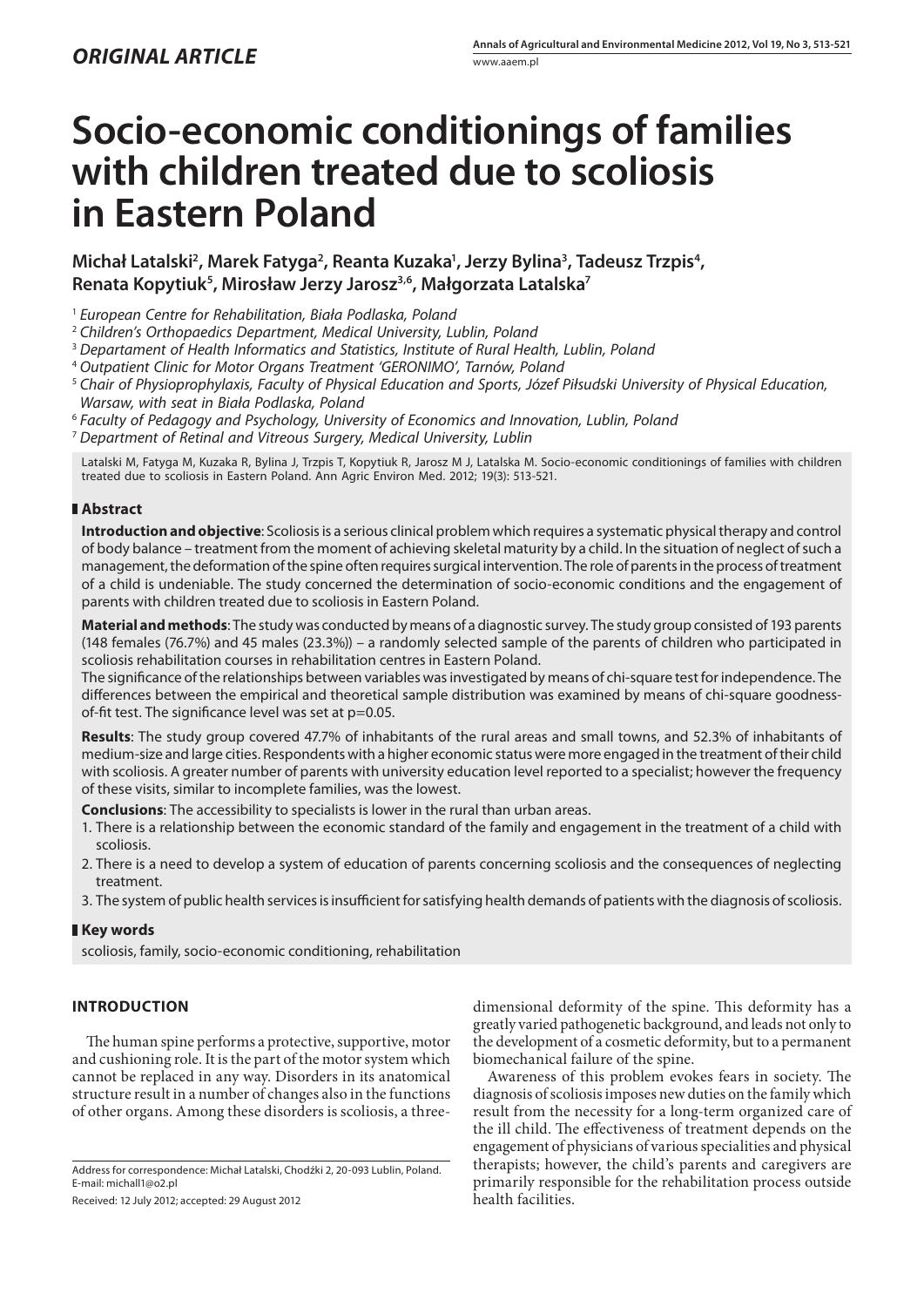The illness is a new situation in which they find themselves and to which they must adapt. Then, the family is the main source of support – both social (providing the sense of safety) and psychological. However, this support is closely related with the family system, and its material, emotional, and functional resources, which are the basis of this system [1, 2].

## **Objective**

In the presented study, the following problems will be discussed: 1) revision of socio-economic conditionings of parents with children treated due to scoliosis; 2) relationships between engagement in the process of the child's treatment and selected demographic characteristics, including economic status, education level and place of residence.

#### **Material and methods**

The study was conducted during the period from November 2010 – January 2012. Three from over 400 centres in Eastern Poland were selected randomly for the study, which carry out rehabilitation treatment for children with the diagnosis of scoliosis. Subsequently, a sample of parents was selected at random whose children received treatment in rehabilitation centres. The study group covered 193 respondents – 148 females (76.7%) and 45 males (23.3%).

The study was conducted by the method of a diagnostic survey. All respondents were interviewed by a physical therapist. The interview was based on a self-designed auditorium questionnaire evaluating demographic, social, and economic characteristics, as well as information concerning the treatment of the ill child. The replies of all the respondents were introduced into the calculation sheet during the interview. Completion of the questionnaire lasted approximately 10 minutes, on average. All information was covered by a confidentiality clause.

#### **Analysis of data**

Statistical analyses were carried out by means of computer software Statistica v. 8. Significance of the relationships between the variables was investigated with the use of chisquare test for independence. The differences between the empirical and theoretical sample distribution was examined by means of chi-square goodness-of-fit test. In addition, the differences were tested between frequencies of replies in the tables. Due to the considerable number of tests, the Bonferroni correction was applied. The significance level was set at p=0.05.

#### **Results**

The respondents were divided into three age groups. Graph 1 presents the percentage distribution of the respondents in individual age groups. The study group covered 47.7% of inhabitants of the rural areas and small towns, and 52.3% of inhabitants of medium-size towns and large cities. Graphs 1-4 present data concerning age, education level, number of children, and self-reported material standard.



**Figure 1.** Respondents' age intervals



**Figure 2.** Respondents' education level



**Figure 3.** Self -evaluation of respondents' material status



**Figure 4.** Number of children possessed by respondents

Relationships between individual variables were analyzed. Table 1 presents the dependences between the respondent's gender and age, education level, self-reported material standard and age of the ill child.

Table 2 presents the relationships between the respondent's age and education level, place of residence, self-reported material standard, family model, age of the ill child, duration of illness, and treatment applied.

Table 3 presents the relationships between respondent's education level and self-reported material standard, place of residence, family model and variables concerning the child's illness.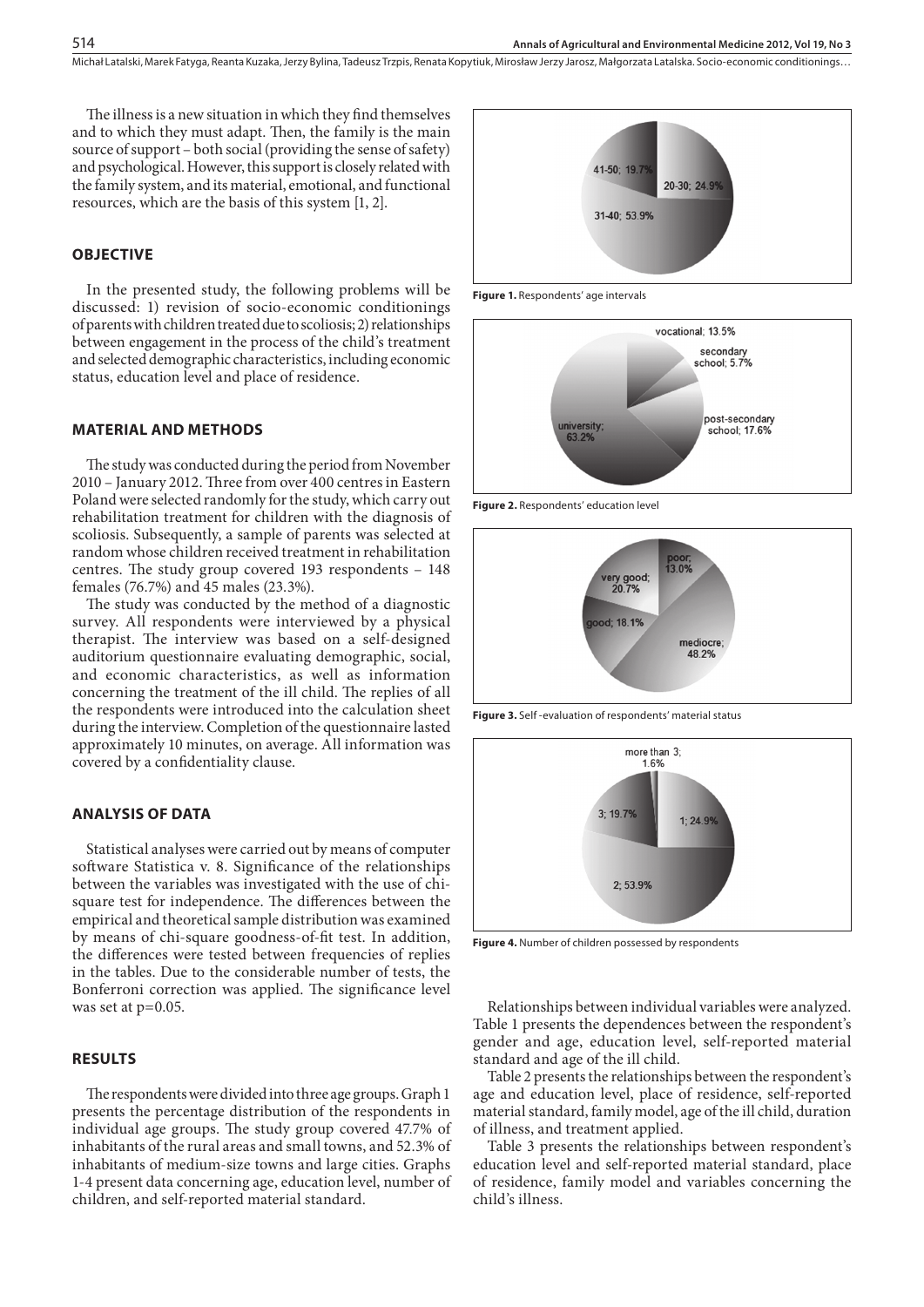**Table 1.** Education level, self-reported material standard, respondent's age and age of the ill child, according to respondent's gender

|                        |                                    |        | Who completed questionnair? (row %) |                |           |  |  |
|------------------------|------------------------------------|--------|-------------------------------------|----------------|-----------|--|--|
|                        |                                    | mother | father                              | chi-<br>square | p         |  |  |
|                        | elementary and<br>secondary school | 89.2   | 10.8                                |                |           |  |  |
| <b>Education level</b> | college                            | 76.5   | 23.5                                | 4.187          | $.123(-)$ |  |  |
|                        | university                         | 73.0   | 27.0                                |                |           |  |  |
|                        | poor                               | 76.0   | 24.0                                |                |           |  |  |
| Material               | mediocre                           | 84.9   | 15.1                                | 17.387         |           |  |  |
| standard               | good                               | 82.9   | 17.1                                |                | $.001(*)$ |  |  |
|                        | very good                          | 52.5   | 47.5                                |                |           |  |  |
|                        | $20 - 30$                          | 93.5   | 6.5                                 |                |           |  |  |
| Respondent's<br>age    | $31 - 40$                          | 74.2   | 25.8                                | 6.005          | $.050(*)$ |  |  |
|                        | $41 - 50$                          | 71.4   | 28.6                                |                |           |  |  |
|                        | 4-7 years                          | 100.0  | 0.0                                 |                |           |  |  |
| Age of child           | $8 - 10$                           | 80.0   | 20.0                                | 10.787         |           |  |  |
| with scoliosis         | $10 - 12$                          | 64.6   | 35.4                                |                | $.013(*)$ |  |  |
|                        | $13 - 18$                          | 75.0   | 25.0                                |                |           |  |  |

Table 4 presents the relationships between self-reported material standard and place of residence, data concerning the child's caregivers, the place where the child reports to a medical specialist, form of financing, and frequency of visits. All dependencies shown in the table are highly statistically significant.

Table 5 presents the relationships between the place of residence and type of a medical specialist providing care, place and frequency of visits, means of transport, and form of financing treatment. Similar to previous table, all dependencies shown in the table are highly statistically significant.

Table 7 presents the relationships between the number of children, and the form of financing and frequency of visits.

The subsequent tables present relationships between further variables and, respectively, the patient's age (Tab. 8), duration of treatment (Tab. 9) and place of visits (Tab. 10).

Table 11 presents the relationships between the method of financing the visits and their frequency.

Table 2. Respondent's age, and education level, place of residence, self-reported material standard, family model, age of the ill child, duration of illness and treatment applied

|                             |                                                              |           | Respondent's age (row %) |           |            |                       |
|-----------------------------|--------------------------------------------------------------|-----------|--------------------------|-----------|------------|-----------------------|
|                             |                                                              | $20 - 30$ | $31 - 40$                | $41 - 50$ | chi-square | p                     |
|                             | elementary and secondary school                              | 35.1      | 29.7                     | 35.1      |            |                       |
| <b>Education level</b>      | college                                                      | 17.6      | 82.4                     | 0.0       | 30.883     | $.000(*)$             |
|                             | university                                                   | 9.8       | 66.4                     | 23.8      |            |                       |
|                             | poor                                                         | 16.0      | 72.0                     | 12.0      |            |                       |
| Material standard           | mediocre                                                     | 24.7      | 61.3                     | 14.0      |            |                       |
|                             | good                                                         | 11.4      | 45.7                     | 42.9      | 25.301     | $.000(*)$             |
|                             | very good                                                    | 0.0       | 72.5                     | 27.5      |            |                       |
|                             | rural area                                                   | 13.9      | 61.1                     | 25.0      |            |                       |
| Place of residence          | towns with a population below 50,000                         | 8.9       | 76.8                     | 14.3      | 12.204     |                       |
|                             | towns with a population of over 50,000                       | 14.8      | 70.4                     | 14.8      |            | $.057(-)$             |
|                             | towns with a population of over 100,000                      | 23.0      | 48.6                     | 28.4      |            |                       |
|                             | complete                                                     | 16.0      | 59.0                     | 25.0      |            |                       |
| Type of family              | incomplete                                                   | 16.2      | 75.7                     | 8.1       | 5.263      | $.071(-)$             |
|                             | 4-7 years                                                    | 42.9      | 57.1                     | 0.0       |            |                       |
| Age of child with scoliosis | $8 - 10$                                                     | 20.0      | 68.3                     | 11.7      |            | $.000(*)$             |
|                             | $10 - 12$                                                    | 6.3       | 79.2                     | 14.6      | 42.232     |                       |
|                             | $13 - 18$                                                    | 10.9      | 45.3                     | 43.8      |            |                       |
|                             | 1-6 months                                                   | 57.1      | 42.9                     | 0.0       |            |                       |
|                             | 7-11 months                                                  | 30.8      | 35.9                     | 33.3      |            |                       |
| For how long the parent has | 12-18 months                                                 | 11.8      | 73.5                     | 14.7      |            |                       |
| known about the disease?    | $1.5-2$ year                                                 | 8.2       | 69.4                     | 22.4      | 29.464     | $.001$ <sup>(*)</sup> |
|                             | 2-3 years                                                    | 16.7      | 70.0                     | 13.3      |            |                       |
|                             | over 3 years                                                 | 5.9       | 67.6                     | 26.5      |            |                       |
|                             | physical therapist                                           | 17.6      | 48.5                     | 33.8      |            |                       |
|                             | rehabilitation physician + physical therapist                | 0.0       | 90.0                     | 10.0      |            |                       |
| Health care provider        | orthopaedist + physical therapist                            | 17.2      | 64.1                     | 18.8      | 13.759     | $.032(*)$             |
|                             | rehabilitation physician + physical therapist + orthopaedist | 15.7      | 72.5                     | 11.8      |            |                       |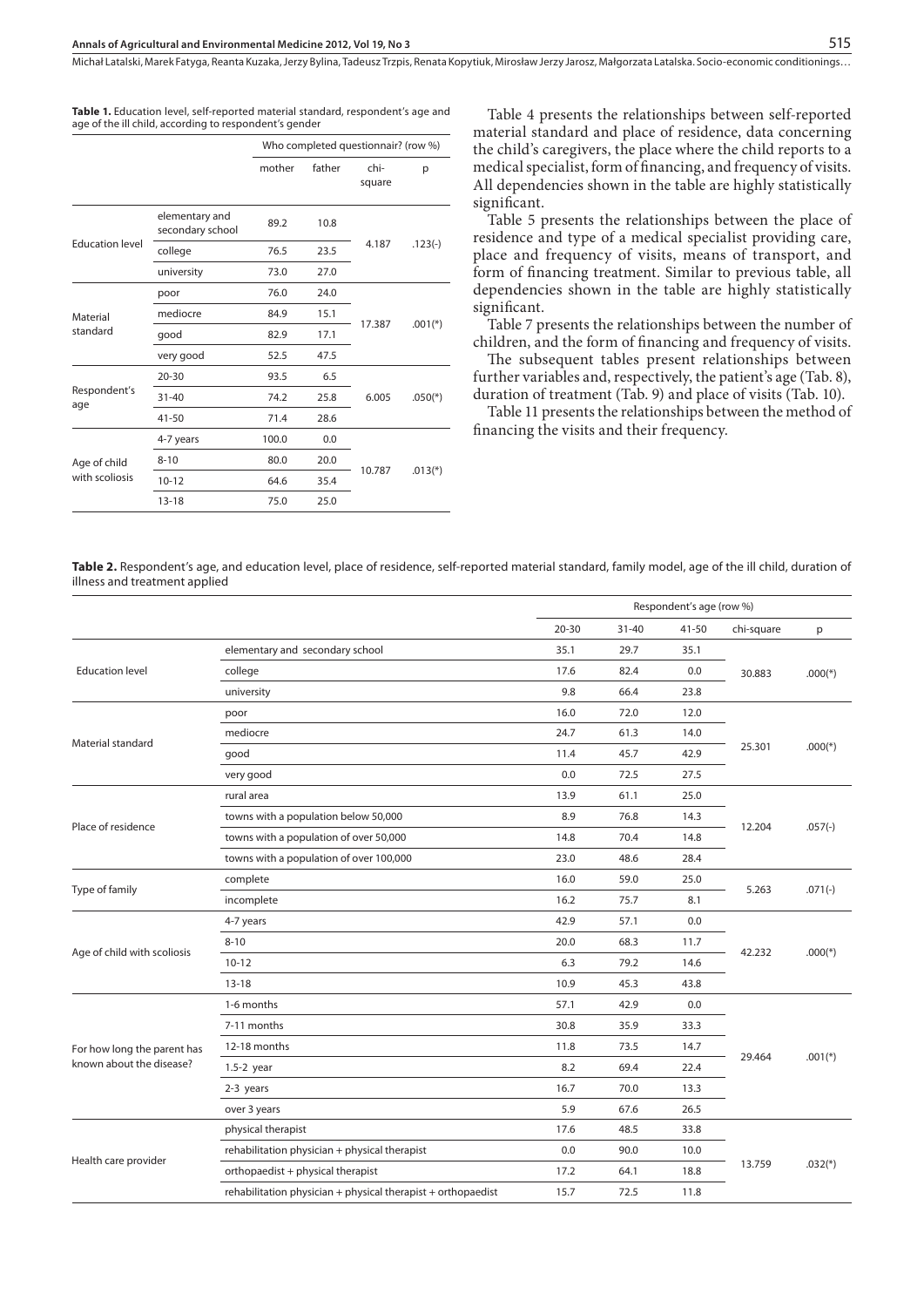**Table 3.** Respondent's education level and self-reported material standard, place of residence, family model and variables concerning the child's illness

|                                                                                                                                                                                  |                                                              |                                 | Education level (row %) |            |            |           |
|----------------------------------------------------------------------------------------------------------------------------------------------------------------------------------|--------------------------------------------------------------|---------------------------------|-------------------------|------------|------------|-----------|
|                                                                                                                                                                                  |                                                              | elementary and secondary school | college                 | university | chi-square | p         |
|                                                                                                                                                                                  | poor                                                         | 20.0                            | 16.0                    | 64.0       |            |           |
|                                                                                                                                                                                  | mediocre                                                     | 28.0                            | 19.4                    | 52.7       |            |           |
| Material standard<br>Place of residence<br>Type of family<br>Number of<br>children<br>Health care<br>provider<br>Place of reporting<br>to a specialist<br>Frequency of<br>visits | good                                                         | 17.1                            | 28.6                    | 54.3       | 26.159     | $.000(*)$ |
|                                                                                                                                                                                  | very good                                                    | 0.0                             | 5.0                     | 95.0       |            |           |
|                                                                                                                                                                                  | rural area                                                   | 22.2                            | 13.9                    | 63.9       |            |           |
|                                                                                                                                                                                  | towns with a population below 50,000                         | 1.8                             | 14.3                    | 83.9       |            |           |
|                                                                                                                                                                                  | towns with a population of over 50,000                       | 11.1                            | 40.7                    | 48.1       | 33.767     | $.000(*)$ |
|                                                                                                                                                                                  | towns with a population of over 100,000                      | 33.8                            | 13.5                    | 52.7       |            |           |
|                                                                                                                                                                                  | complete                                                     | 18.6                            | 11.5                    | 69.9       |            |           |
|                                                                                                                                                                                  | incomplete                                                   | 21.6                            | 43.2                    | 35.1       | 22.916     | $.000(*)$ |
|                                                                                                                                                                                  | $\mathbf{1}$                                                 | 20.8                            | 35.4                    | 43.8       |            |           |
|                                                                                                                                                                                  | $\overline{2}$                                               | 21.2                            | 12.5                    | 66.3       | 17.405     | $.002(*)$ |
|                                                                                                                                                                                  | 3 and more                                                   | 12.2                            | 9.8                     | 78.0       |            |           |
|                                                                                                                                                                                  | physical therapist                                           | 23.5                            | 8.8                     | 67.6       |            |           |
|                                                                                                                                                                                  | rehabilitation physician + physical therapist                | 0.0                             | 20.0                    | 80.0       |            |           |
|                                                                                                                                                                                  | orthopaedist + physical therapist                            | 32.8                            | 25.0                    | 42.2       | 31.206     | $.000(*)$ |
|                                                                                                                                                                                  | rehabilitation physician + physical therapist + orthopaedist | 0.0                             | 19.6                    | 80.4       |            |           |
|                                                                                                                                                                                  | at place of residence                                        | 16.2                            | 21.9                    | 61.9       |            |           |
|                                                                                                                                                                                  | in the nearest cities                                        | 22.7                            | 12.5                    | 64.8       | 3.533      | $.170(-)$ |
|                                                                                                                                                                                  | every 1-3 months                                             | 39.5                            | 9.3                     | 51.2       |            |           |
|                                                                                                                                                                                  | every 4-10 months                                            | 8.7                             | 21.7                    | 69.6       |            |           |
|                                                                                                                                                                                  | every 11-18 months                                           | 24.1                            | 19.0                    | 56.9       | 23.093     | $.001(*)$ |
|                                                                                                                                                                                  | 18-36 months                                                 | 0.0                             | 19.0                    | 81.0       |            |           |

**Table 4.** Self-reported material standard, and place of residence, data concerning the child's caregivers, the place where the child reports to a medical specialist, form of financing, and frequency of visits

|                                                                                                                                                                                                                                |                                         |      |          |      | Material standard (row %) |                                                |           |
|--------------------------------------------------------------------------------------------------------------------------------------------------------------------------------------------------------------------------------|-----------------------------------------|------|----------|------|---------------------------|------------------------------------------------|-----------|
|                                                                                                                                                                                                                                |                                         | poor | mediocre | good | very good                 | chi-square                                     | p         |
|                                                                                                                                                                                                                                | rural area                              | 36.1 | 61.1     | 0.0  | 2.8                       |                                                |           |
|                                                                                                                                                                                                                                | towns with a population below 50,000    | 5.4  | 21.4     | 12.5 | 60.7                      |                                                | $.000(*)$ |
| Place of residence<br>Health care<br>provider<br>Place of reporting<br>to a specialist<br>Financing of<br>treatment<br>Frequency of<br>visits                                                                                  | towns with a population of over 50,000  | 14.8 | 63.0     | 18.5 | 3.7                       |                                                |           |
|                                                                                                                                                                                                                                | towns with a population of over 100,000 | 6.8  | 56.8     | 31.1 | 5.4                       | 106.893<br>38.013<br>35.816<br>35.121<br>50.74 |           |
|                                                                                                                                                                                                                                | physical therapist                      | 5.9  | 30.9     | 20.6 | 42.6                      |                                                |           |
| rehabilitation physician + physical therapist<br>20.0<br>20.0<br>50.0<br>orthopaedist + physical therapist<br>20.3<br>53.1<br>17.2<br>rehabilitation physician $+$ physical therapist $+$ orthopaedist<br>11.8<br>64.7<br>15.7 |                                         |      |          |      | 10.0                      |                                                |           |
|                                                                                                                                                                                                                                |                                         |      |          |      | 9.4                       |                                                | $.000(*)$ |
|                                                                                                                                                                                                                                | 7.8                                     |      |          |      |                           |                                                |           |
|                                                                                                                                                                                                                                | at place of residence                   | 16.2 | 57.1     | 21.9 | 4.8                       |                                                |           |
|                                                                                                                                                                                                                                | in the nearest cities                   | 9.1  | 37.5     | 13.6 | 39.8                      |                                                | $.000(*)$ |
|                                                                                                                                                                                                                                | National Health Insurance               | 27.8 | 53.7     | 14.8 | 3.7                       |                                                |           |
|                                                                                                                                                                                                                                | private                                 | 4.5  | 77.3     | 4.5  | 13.6                      |                                                | $.000(*)$ |
|                                                                                                                                                                                                                                | National Health Insurance and private   | 7.7  | 40.2     | 22.2 | 29.9                      |                                                |           |
|                                                                                                                                                                                                                                | every 1-3 months                        | 0.0  | 27.9     | 39.5 | 32.6                      |                                                |           |
|                                                                                                                                                                                                                                | every 4-10 months                       | 10.1 | 44.9     | 13.0 | 31.9                      |                                                |           |
|                                                                                                                                                                                                                                | every 11-18 months                      | 20.7 | 69.0     | 8.6  | 1.7                       |                                                | $.000(*)$ |
|                                                                                                                                                                                                                                | 18-36 months                            | 19.0 | 47.6     | 19.0 | 14.3                      |                                                |           |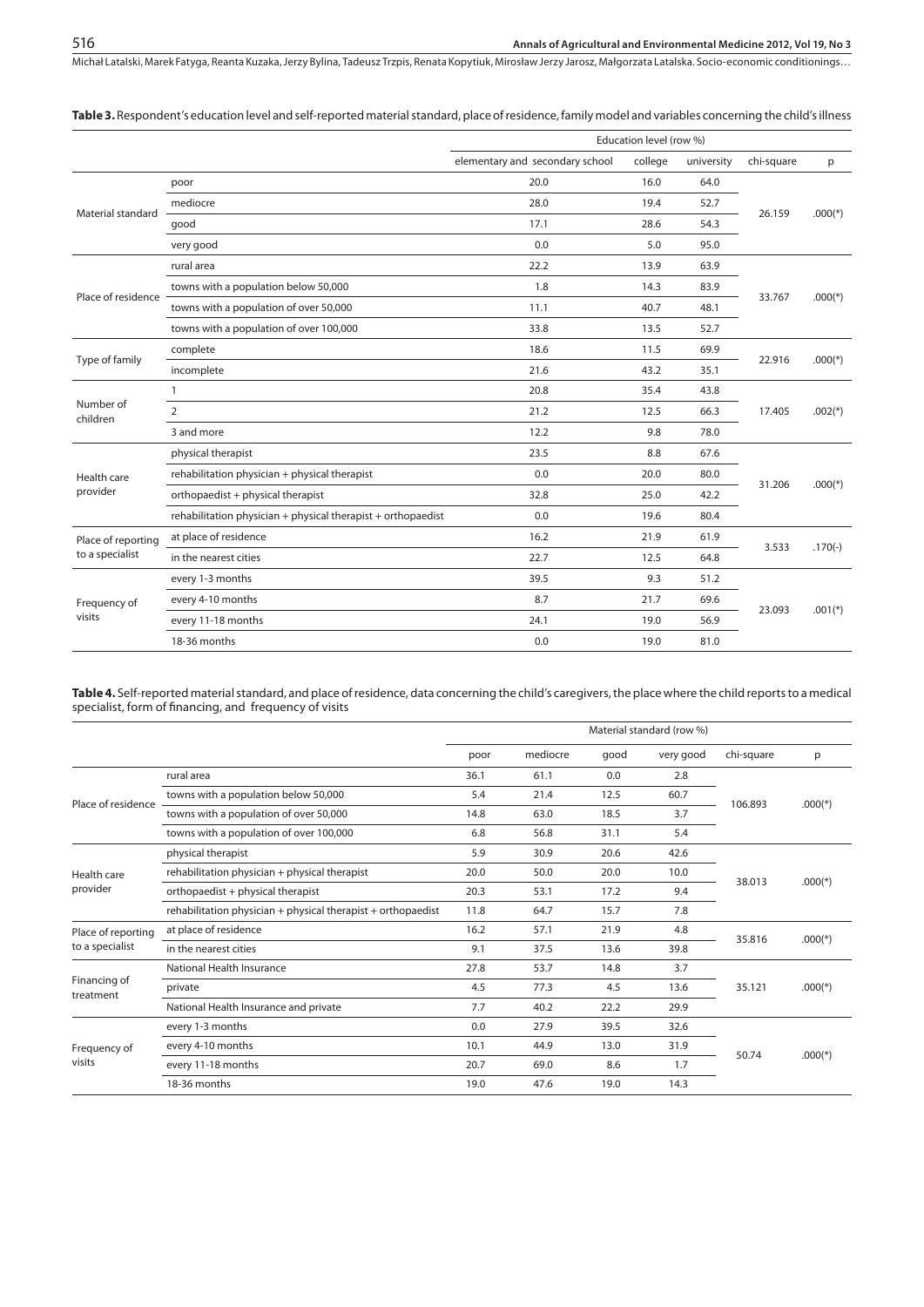**Table 5.** The place of residence, type of a medical specialist providing care, place and frequency of visits, means of transport, and form of financing treatment

|                                       |                                                              |               |                                            | Place of residence (row %)                   |                                               |                |           |
|---------------------------------------|--------------------------------------------------------------|---------------|--------------------------------------------|----------------------------------------------|-----------------------------------------------|----------------|-----------|
|                                       |                                                              | rural<br>area | towns<br>with a population<br>below 50,000 | towns<br>with a population<br>of over 50,000 | towns<br>with a population<br>of over 100,000 | chi-<br>square | p         |
|                                       | physical therapist                                           | 8.8           | 48.5                                       | 5.9                                          | 36.8                                          |                |           |
| Health care<br>provider               | rehabilitation physician + physical therapist                | 40.0          | 20.0                                       | 10.0                                         | 30.0                                          |                | $.001(*)$ |
|                                       | orthopaedist + physical therapist                            | 23.4          | 14.1                                       | 17.2                                         | 45.3                                          | 28.889         |           |
|                                       | rehabilitation physician + physical therapist + orthopaedist | 21.6          | 23.5                                       | 21.6                                         | 33.3                                          |                |           |
| Place of reporting<br>to a specialist | at place of residence                                        | 18.1          | 16.2                                       | 16.2                                         | 49.5                                          |                |           |
|                                       | in the nearest cities                                        | 19.3          | 44.3                                       | 11.4                                         | 25.0                                          | 21.399         | $.000(*)$ |
| Means of                              | own car                                                      | 16.3          | 34.6                                       | 16.3                                         | 32.7                                          |                |           |
| transport                             | public means of transport                                    | 27.5          | 7.5                                        | 5.0                                          | 60.0                                          | 19.255         | $.000(*)$ |
|                                       | National Health Insurance                                    | 29.6          | 18.5                                       | 16.7                                         | 35.2                                          |                |           |
| Financing of<br>treatment             | private                                                      | 18.2          | 4.5                                        | 27.3                                         | 50.0                                          | 20.387         | $.002(*)$ |
|                                       | National Health Insurance and private                        | 13.7          | 38.5                                       | 10.3                                         | 37.6                                          |                |           |
|                                       | every 1-3 months                                             | 0.0           | 37.2                                       | 2.3                                          | 60.5                                          |                |           |
| Frequency of                          | every 4-10 months                                            | 14.5          | 42.0                                       | 20.3                                         | 23.2                                          |                |           |
| visits                                | every 11-18 months                                           | 31.0          | 10.3                                       | 17.2                                         | 41.4                                          | 46.792         | $.000(*)$ |
|                                       | 18-36 months                                                 | 38.1          | 23.8                                       | 9.5                                          | 28.6                                          |                |           |

## **Table 6.** Relationships between the type of family and number of children in the household, form of financing, and frequency of visits

|                        |                                       |          | Type of family (row %) |            |           |
|------------------------|---------------------------------------|----------|------------------------|------------|-----------|
|                        |                                       | complete | incomplete             | chi-square | p         |
|                        |                                       | 70.8     | 29.2                   |            |           |
| Number of children     |                                       | 86.5     | 13.5                   | 5.487      | $.064(-)$ |
|                        | 3 and more                            | 78.0     | 22.0                   |            |           |
|                        | National Health Insurance             | 83.3     | 16.7                   |            |           |
| Financing of treatment | private                               | 59.1     | 40.9                   | 7.576      | $.023(*)$ |
|                        | National Health Insurance and private | 83.8     | 16.2                   |            |           |
|                        | every 1-3 months                      | 93.0     | 7.0                    |            |           |
|                        | every 4-10 months                     | 84.1     | 15.9                   |            |           |
| Frequency of visits    | every 11-18 months                    | 69.0     | 31.0                   | 10.065     | $.018(*)$ |
|                        | 18-36 months                          | 76.2     | 23.8                   |            |           |

**Table 7.** Number of children in relation to duration of illness, treatment applied, type of a medical specialist providing care, the form of financing and frequency of visits

|                                   |                                                              |      |      | Number of children (row %) |                     |           |  |
|-----------------------------------|--------------------------------------------------------------|------|------|----------------------------|---------------------|-----------|--|
|                                   |                                                              |      | 2    | 3 and more                 | chi-square          | p         |  |
|                                   | 1-6 months                                                   | 42.9 | 42.9 | 14.3                       |                     |           |  |
|                                   | 7-11 months                                                  | 48.7 | 43.6 | 7.7                        |                     |           |  |
| For how long the parent has known | 12-18 months                                                 | 26.5 | 52.9 | 20.6                       |                     |           |  |
| about the disease?                | $1.5-2$ years                                                | 6.1  | 77.6 | 16.3                       | 40.954              | $.000(*)$ |  |
|                                   | 2-3 years                                                    | 30.0 | 50.0 | 20.0                       |                     |           |  |
|                                   | over 3 years                                                 | 14.7 | 38.2 | 47.1                       |                     |           |  |
|                                   | physical therapist                                           | 27.9 | 69.1 | 2.9                        |                     |           |  |
|                                   | rehabilitation physician + physical therapist                | 10.0 | 60.0 | 30.0                       | 35.197              |           |  |
| Health care provider              | orthopaedist + physical therapist                            | 32.8 | 46.9 | 20.3                       |                     | $.000(*)$ |  |
|                                   | rehabilitation physician + physical therapist + orthopaedist | 13.7 | 41.2 | 45.1                       |                     |           |  |
|                                   | National Health Insurance                                    | 16.7 | 48.1 | 35.2                       |                     |           |  |
| Financing of treatment            | private                                                      | 31.8 | 59.1 | 9.1                        | 10.097              | $.039(*)$ |  |
|                                   | National Health Insurance and private                        | 27.4 | 55.6 | 17.1                       |                     |           |  |
|                                   | every 1-3 months                                             | 41.9 | 58.1 | 0.0                        |                     |           |  |
|                                   | every 4-10 months                                            | 23.2 | 59.4 | 17.4                       |                     |           |  |
| Frequency of visits               | every 11-18 months                                           | 19.0 | 46.6 | 34.5                       | 24.277<br>$.000(*)$ |           |  |
|                                   | 18-36 months                                                 | 14.3 | 52.4 | 33.3                       |                     |           |  |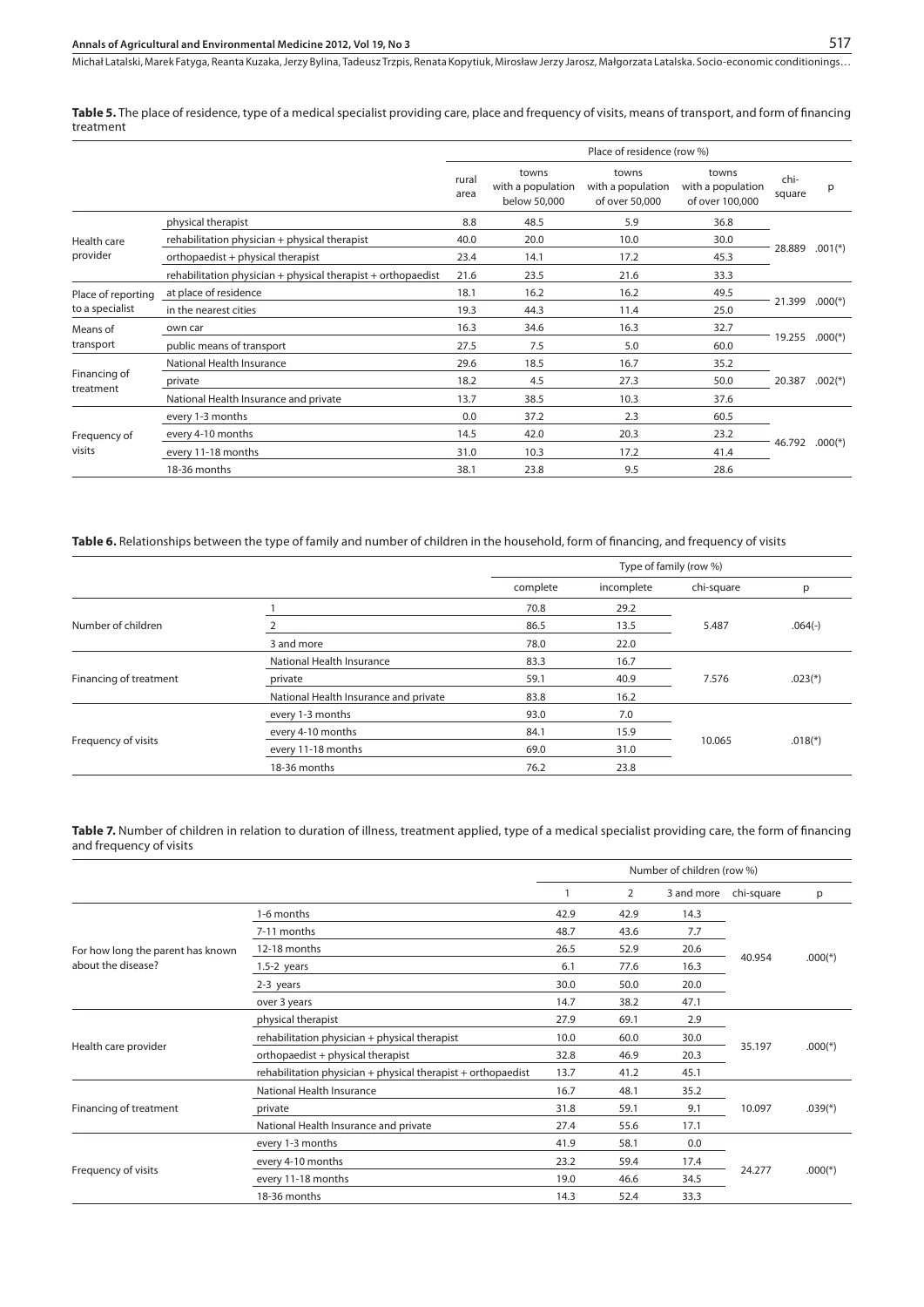**Table 8.** Type of a medical specialist providing care and place of reporting to a specialist, financing of treatment, and frequency of visits

|                           |                                       |                       |                                                     | Health care provider                 |                                                                       |            |           |
|---------------------------|---------------------------------------|-----------------------|-----------------------------------------------------|--------------------------------------|-----------------------------------------------------------------------|------------|-----------|
|                           |                                       | physical<br>therapist | rehabilitation<br>physician + physical<br>therapist | orthopaedist +<br>physical therapist | rehabilitation<br>physician +<br>physical therapist +<br>orthopaedist | chi-square | p         |
| Place of reporting        | at place of residence                 | 28.6                  | 6.7                                                 | 29.5                                 | 35.2                                                                  |            |           |
| to a specialist           | in the nearest cities                 | 43.2                  | 3.4                                                 | 37.5                                 | 15.9                                                                  | 11.568     | $.009(*)$ |
|                           | National Health Insurance             | 7.4                   | 9.3                                                 | 35.2                                 | 48.1                                                                  |            |           |
| Financing of<br>treatment | private                               | 18.2                  | 4.5                                                 | 45.5                                 | 31.8                                                                  | 41.41      | $.000(*)$ |
|                           | National Health Insurance and private | 51.3                  | 3.4                                                 | 29.9                                 | 15.4                                                                  |            |           |
|                           | every 1-3 months                      | 83.7                  | 0.0                                                 | 11.6                                 | 4.7                                                                   |            |           |
|                           | every 4-10 months                     | 24.6                  | 5.8                                                 | 42.0                                 | 27.5                                                                  |            |           |
| Frequency of visits       | every 11-18 months                    | 19.0                  | 3.4                                                 | 39.7                                 | 37.9                                                                  | 67.431     | $.000(*)$ |
|                           | 18-36 months                          | 19.0                  | 19.0                                                | 23.8                                 | 38.1                                                                  |            |           |

**Table 9.** Duration of illness in relation to type and place of a medical specialist providing care and means of transport to specialist

|                         |                                                              | For how long the parent has known about the disease?<br>$7 - 11$<br>$12 - 18$<br>$1.5 - 2$<br>$2 - 3$<br>$1-6$<br>over 3<br>months<br>months<br>months<br>years<br>years<br>years<br>47.1<br>1.5<br>32.4<br>7.4<br>7.4<br>4.4<br>0.0<br>10.0<br>10.0<br>30.0<br>10.0<br>40.0<br>7.8<br>10.9<br>26.6<br>17.2<br>18.8<br>18.8<br>2.0<br>31.4<br>21.6<br>17.6<br>7.8<br>19.6<br>12.4<br>23.8<br>2.9<br>21.9<br>17.1<br>21.9<br>40.9<br>4.5<br>18.2<br>18.2<br>8.0<br>10.2 |      |      |      |      |      |                |           |
|-------------------------|--------------------------------------------------------------|------------------------------------------------------------------------------------------------------------------------------------------------------------------------------------------------------------------------------------------------------------------------------------------------------------------------------------------------------------------------------------------------------------------------------------------------------------------------|------|------|------|------|------|----------------|-----------|
|                         |                                                              |                                                                                                                                                                                                                                                                                                                                                                                                                                                                        |      |      |      |      |      | chi-<br>square | р         |
| Health care<br>provider | physical therapist                                           |                                                                                                                                                                                                                                                                                                                                                                                                                                                                        |      |      |      |      |      |                |           |
|                         | rehabilitation physician + physical therapist                |                                                                                                                                                                                                                                                                                                                                                                                                                                                                        |      |      |      |      |      | 62.416         |           |
|                         | orthopaedist + physical therapist                            |                                                                                                                                                                                                                                                                                                                                                                                                                                                                        |      |      |      |      |      |                | $.000(*)$ |
|                         | rehabilitation physician + physical therapist + orthopaedist |                                                                                                                                                                                                                                                                                                                                                                                                                                                                        |      |      |      |      |      |                |           |
| Place of reporting      | at place of residence                                        |                                                                                                                                                                                                                                                                                                                                                                                                                                                                        |      |      |      |      |      |                |           |
| to a specialist         | in the nearest cities                                        |                                                                                                                                                                                                                                                                                                                                                                                                                                                                        |      |      |      |      |      | 27.088         | $.000(*)$ |
| Means of<br>transport   | own car                                                      | 3.9                                                                                                                                                                                                                                                                                                                                                                                                                                                                    | 13.1 | 18.3 | 30.1 | 14.4 | 20.3 |                |           |
|                         | public means of transport                                    | 2.5                                                                                                                                                                                                                                                                                                                                                                                                                                                                    | 47.5 | 15.0 | 7.5  | 20.0 | 7.5  | 28.908         | $.000(*)$ |

**Table 10.** Place of a medical specialist providing care and frequency of visits

|           |                    |           | Place of reporting to a specialist   |                |                       |
|-----------|--------------------|-----------|--------------------------------------|----------------|-----------------------|
|           |                    | residence | at place of in the nearest<br>cities | chi-<br>square | р                     |
|           | every 1-3 months   | 46.5      | 53.5                                 |                |                       |
| Frequency | every 4-10 months  | 43.5      | 56.5                                 |                |                       |
| of visits | every 11-18 months | 62.1      | 37.9                                 | 11.704         | $.008$ <sup>(*)</sup> |
|           | 18-36 months       | 81.0      | 19.0                                 |                |                       |

**Table 11.** Methods of financing the visits and their frequency

|           |                       |                                 |         | Financing of treatment                            |                |           |
|-----------|-----------------------|---------------------------------|---------|---------------------------------------------------|----------------|-----------|
|           |                       | National<br>Health<br>Insurance | private | National<br>Health<br>Insurance<br>and<br>private | chi-<br>square | р         |
|           | every 1-3 months      | 2.3                             | 2.3     | 95.3                                              |                |           |
| Frequency | every 4-10<br>months  | 30.4                            | 11.6    | 58.0                                              |                |           |
| of visits | every 11-18<br>months | 36.2                            | 17.2    | 46.6                                              | 30.089         | $.000(*)$ |
|           | 18-36 months          | 42.9                            | 14.3    | 42.9                                              |                |           |

#### **Discussion**

The effect of socio-economic status on the development and health of a child has been widely described in literature [3, 4, 5]. This effect is mainly related with the occurrence of depression [6], use of stimulants [7], or cardiovascular diseases [8].

The studies describing socio-economic and environmental conditionings in children with scoliosis were conducted in Sweden, Denmark, and Russia [9, 10, 11]. In Poland, such studies of relationships were carried out in children with asthma [12], patients suffering from infertility [13], or women and children from rural environments [14, 15].

It is known that the diagnosis of scoliosis exerts an effect on the psychology of the child [16]. The effect of the environment on phenotypic expression of scoliosis is also undertaken [17, 18].

Goldberg et al. have suggested [19, 20] that scoliosis is not only an isolated illness, but a manifestation of developmental instability induced by genetic and environmental factors. These factors cover hormonal and nutritional effects, stimulants, viruses, narcotics, medicinal products, radiation, oxygen deficiency during labour and delivery [21], factors associated with population density **[22]**, lack of physical activity [23], or even the use in infancy of a heated indoor swimming pool [24].

The treatment of scoliosis is long-term and difficult. The necessity for a constant, systematic physical therapy and medical check-up conducted until the end of the child's growth is troublesome and time-consuming for the patients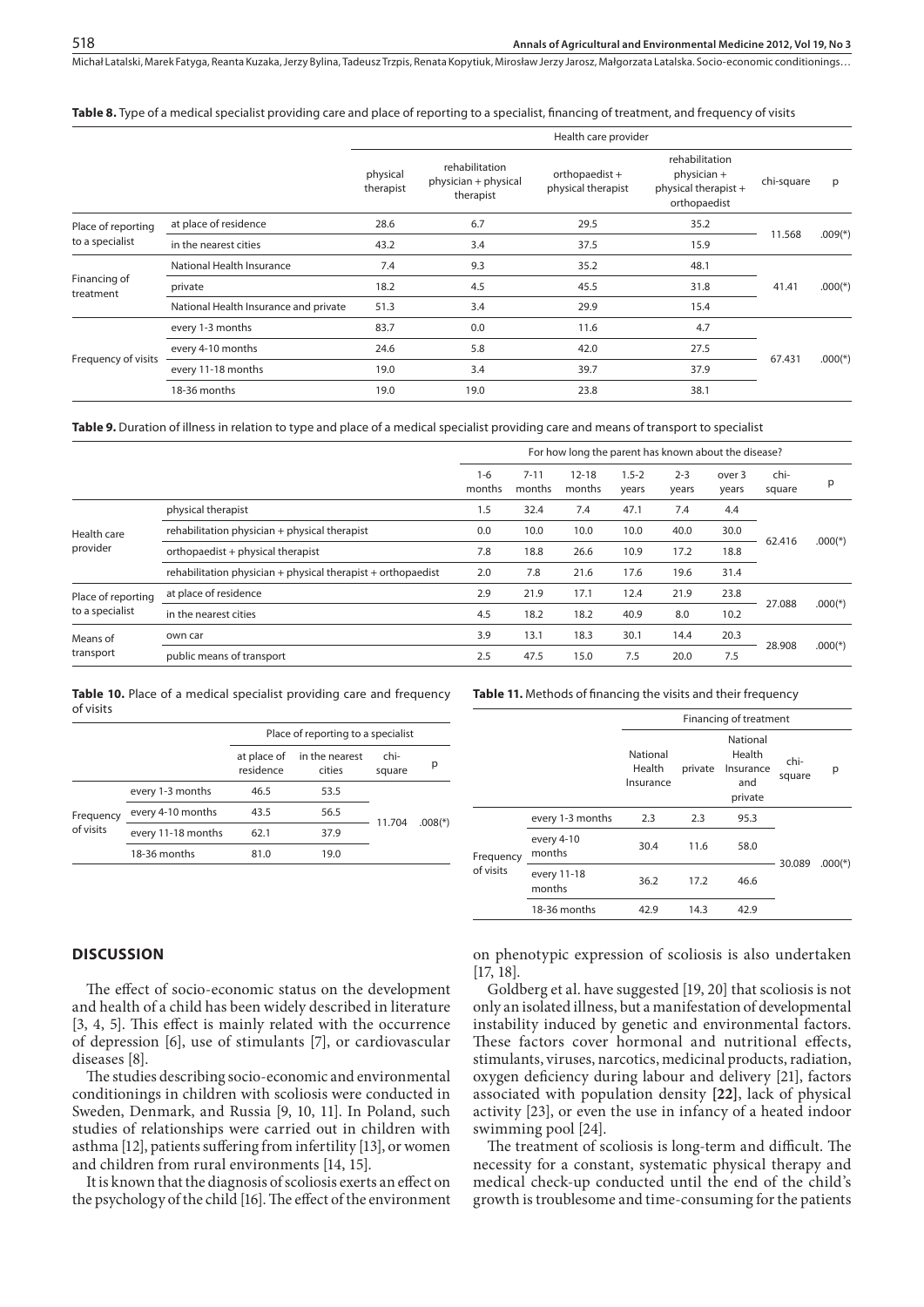and their caregivers. The role of the child's parents in this process is undeniable. Therefore, studies were carried out which allowed the analysis of the relationships between selected demographic characteristics of the families of children treated due to scoliosis, including the evaluation of material standard, education level, place of residence, and the engagement of parents in the process of treatment of the child.

The studies were conducted during the rehabilitation course for the children. It was assumed that the parent who accompanied the child in rehabilitation is more engaged in the treatment process. This group is not representative for the population, nevertheless, it consists of parents who reported the problem of the child's illness and are provided with care by health services. In the study, the control group was not considered, which would possibly cover parents of healthy children, or those with scoliosis who are not provided care by the system of health services. However, the objective of the study was evaluation of the socio-economic situation of parents of children suffering from scoliosis as a uniform group. The results were referred to the population data.

The fact that mothers more frequently accompanied their children in rehabilitation seems understandable, because they most frequently take care of them. The women examined most often reported an education level not higher than secondary school, opposite to the fathers. Those fathers who accompanied their children in rehabilitation had a higher education level and higher material standard. This may be due to their higher awareness and willingness to participate in child care [25]. Also, a relatively large number of fathers who declared a poor material standard were engaged in the rehabilitation of their children. A relationship was also observed between the gender of the parent and age of the ill child. The largest number of fathers accompanied children aged 10-12 years, while those younger and older were mainly accompanied by mothers (Tab. 1).

Respondents aged 31-40 were better educated, while those younger and older had a lower education level. A lower education level among older respondents probably resulted from age**,** considering the fact that in recent years the number of people with university education is constantly increasing [26]. A similar situation was noted with respect to self-reported material standard. Respondents aged 20-30 evaluated their material standard as mediocre, followed by very good, while those who were the oldest – as good. While evaluating the relationship between age and family model, the number of incomplete families in the first and the second group was noteworthy. These were inhabitants of large cities (the first age group), and those living in small towns and rural areas (the second group). The oldest respondents lived in large cities. This is consistent with the studies by the Department for Demographic Studies at the Main Statistical Agency [26]. The relationship between the respondents' age and child's illness is as follows. According to expectations, the older the parents who completed the questionnaire the older the child with scoliosis; the oldest group of parents had known about the illness as late as the last 7-11 months; parents in the medium age group had been aware of their child's illness for more than a year, whereas the youngest parents had known about the disease for the shortest time – less than 6 months (Tab. 2).

As many as 65% of the total number of respondents possessed university education level. According to the Official Promotional Website of the Republic of Poland, this was 4.6-fold more (the differences highly significant statistically) than the mean number of the Polish population possessing university education. [27], This is consistent with the studies by Ryan et al. [28] who indicated that scoliosis more frequently occurs among the population with university education. It is unlikely that scoliosis affects children from families of the intelligentsia. Thus, it is possible that the health awareness of such parents is higher, and they more often report to a medical specialist for assistance. The better educated the parents, the higher the self reported material standard. The inhabitants of rural areas and small towns are best educated. A considerable number of them are former inhabitants of large cities who escaped to suburban agglomerations in search of rest. The respondents who possessed university education most often remained in complete families, while those who were worse educated more often formed an incomplete family. The respondents with higher education more often used the assistance of both a physical therapist, physician specialist in rehabilitation or, possibly, an orthopaedist, in the nearest towns or in the area of the whole of Poland. The respondents with the worse level of education chose a physical therapist and orthopaedist, and used assistance also in the area of the entire country (secondary school education), or in the place of residence (secondary school education).

519

The respondents with university education more often declared that they had at least three children. The frequency of visits decreased with an increase in education. This is associated with a greater independence, quicker learning of exercises constantly performed at home, and a higher self-discipline in families with university education (Tab. 3).

In our studies, 48% of parents declared that their family situation was mediocre, while 39% of respondents evaluated this situation as good or very good, while 13% considered their material standard as poor. This is close to the data by the Department for Living Conditions at the Main Statistical Agency [29], according to which more than a half of Polish households (approx. 55%) evaluated their material situation as mediocre, 30% perceived their situation as good and very good, whereas 18.5% as rather poor or poor. The material status was reported as poor in the rural areas, mediocre and good in towns with the population of over 50,000 inhabitants, and as very good in towns with a population below 50,000.

The higher the material status, the more frequently the treatment solely by a physical therapist was chosen, omitting medical specialists. The largest number of respondents who possessed a very good material standard used treatment outside the place of residence. The group of respondents who evaluated their material standard as poor received treatment for their children financed by the Social Health Insurance Agency, whereas those with a mediocre standard – most often on private, and those with good or very good standard – used both health insurance and private health services. In the latter case, the visits were most frequent (Tab. 4). A clear, statistically significant positive correlation was observed between material standard and the frequency of visits and engagement in treatment.

According to the Demographic Yearbook 2011, the distribution of parents of children with scoliosis, rural and urban inhabitants, is close to the mean for the Polish population [30]. Inhabitants of rural areas and small towns search for assistance from a physical therapist and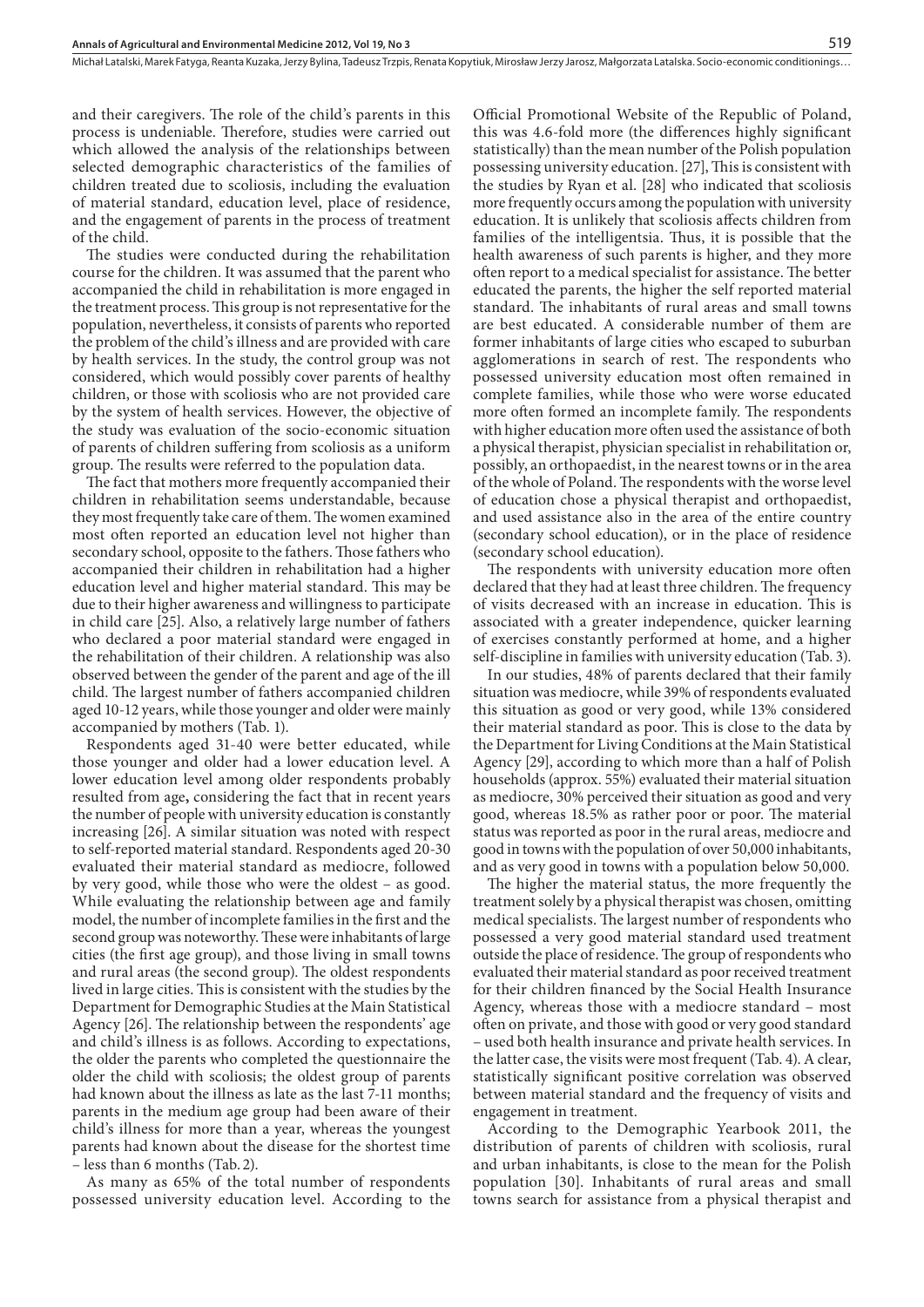rehabilitation physician, in the nearest cities in the area of the whole of Poland. In turn, access to an orthopaedist is declared only by the inhabitants of cities with a population of over 50,000 inhabitants, who also use health services in their place of residence. This seems typical of the lack of access to medical specialists in small towns and in rural areas. Inhabitants of small and medium-size towns more often preferred using their own car, while the respondents living in rural areas or large cities used public transport. The rural inhabitants were most often provided care covered by health insurance, while the respondents living in small towns used private medical services. The parents in the study who lived in medium-size towns and large cities mainly preferred private health services. The larger the city the family came from, the more frequent were the visits. In the rural areas, the visits were the most rare. Accessibility to specialist health care is considerably lower outside large cities, despite a constant increase in the number of health staff in Poland, according to the Statistical Yearbook 2011 [31] (Tab. 5).

The family model is important in the rearing and taking care of a child. An unfavourable effect of an incomplete family on the development of a child was reported by Sarsour et al. [32]. In the presented study, a complete family had at least two children, and the frequency of their reporting to a medical specialist was the highest (every 1-3 months), while parents from incomplete families declared that they had one child, and reported to a specialist considerably more rarely – every 11-18 months. Incomplete families most often used private medial services, whereas complete families additionally used public services, or only public health services. This may result from the easier sharing of duties in complete families, and adjustment to the dates of appointments within health insurance, while parents who reared children alone preferred private visits due to a shorter waiting time, and these visits were more rare, probably due to the costs (Tab. 6).

Families with several children selected visits within health insurance, while families with one child – private visits, and those with two children – private and both private and financed by health insurance. The larger the number of children in a family, the more rare were the visits, and those within health insurance were preferred. This may be explained by a lower income per family member in families with many children, which is associated with searching for savings, e.g. by **not** using private health services (Tab. 7).

According to expectations, the older the child the longer the period of treatment. Children at an early school age were only covered with care by a physical therapist, whereas both younger and older children were additionally provided care by a rehabilitation physician or orthopaedist. Also, the youngest and the oldest children were treated within the national health services. The greatest engagement in treatment – private and health insurance visits – was observed among parents of children at an early school age. The older the child, the more rare the visits. The highest frequency of visits was noted in children aged 8-10. This may possibly be related to the screening programme for scoliosis which is carried out at schools, which sensitizes parents and stimulates them to frequent check-ups. However, the question arises: why do children at this age remain solely under the care of a physical therapist? The lack of a physician in the process of treatment is an unfavourable phenomenon (Tab. 8).

The longer the parents had known about their child's illness, the more often treatment was provided at the place of residence. Possibly they were tired with going to the nearest cities and searching for medical specialists throughout the whole of Poland. A similar situation occurred concerning the financing of the visits. Parents who had known about the illness of their child for the shortest time choose private visits. On knowing the diagnosis they made an appointment to consult a specialist; unfortunately, the period of waiting for consultation is too long and they decide instead to use private services. Patients who had received treatment for the longest time chose visits only within health insurance. These visits are most are (every 18-36 months, on average) (Tab. 9). This may be related somewhat with the idea of getting used to the illness or its impact on the economic sphere of life. Patients treated at the place of residence mainly used the national health services. In this case, these visits were most rare (every 18-36 moths), opposite to visits outside the place of residence, which were more frequent and more often private (Tab. 10).

Visits within national health services were most rare (every 18-36 months), followed by private visits (every 11-18 months). The largest number of visits was noted when parents used both private and national health services (Tab. 12).

It seems that the parents felt lost and their behaviour was somewhat chaotic. They looked for specialists outside the place of residence, which may be explained by searching for the best specialists, and simultaneously chose to visit only a physiotherapist (Tab. 12), neglecting consultations with a rehabilitation physician or orthopaedist in the situation when the child was more exposed to the advancement of the illness. A child with the diagnosis of structural scoliosis should absolutely remain under the care of a physician whose task is the monitoring of treatment, not only with the use of a clinical, but also radiological examination.

More comprehensive studies should be conducted in order to evaluate this population group. It is an unfavourable phenomenon that only a part of patients is provided care by a medical specialist. Therefore, it is worthwhile developing screening studies in order to draw out the group which requires treatment, and to implement an information system which would make parents aware of this need. Due to an early implementation of treatment, the patients may regain their health as early as in childhood and, subsequently, after reaching the age of maturity and undertaking employment, care from health services would not be needed to such an extent. In turn, this will also have a positive impact on reducing the load on the health care system, both from the aspect of accessibility and the costs borne. Our study could be followed by a more in-depth research based on qualitative methods.

## **Conclusions**

- 1. Accessibility to specialists is worse in the rural than urban areas.
- 2.There is a relationship between the material standard of a family and engagement in the treatment of a child with scoliosis.
- 3. There is a need for creating a system of education for parents concerning scoliosis and the consequences of neglecting its treatment.
- 4.The system of public health services is insufficient to cover the health demands of patients with the diagnosis of scoliosis.